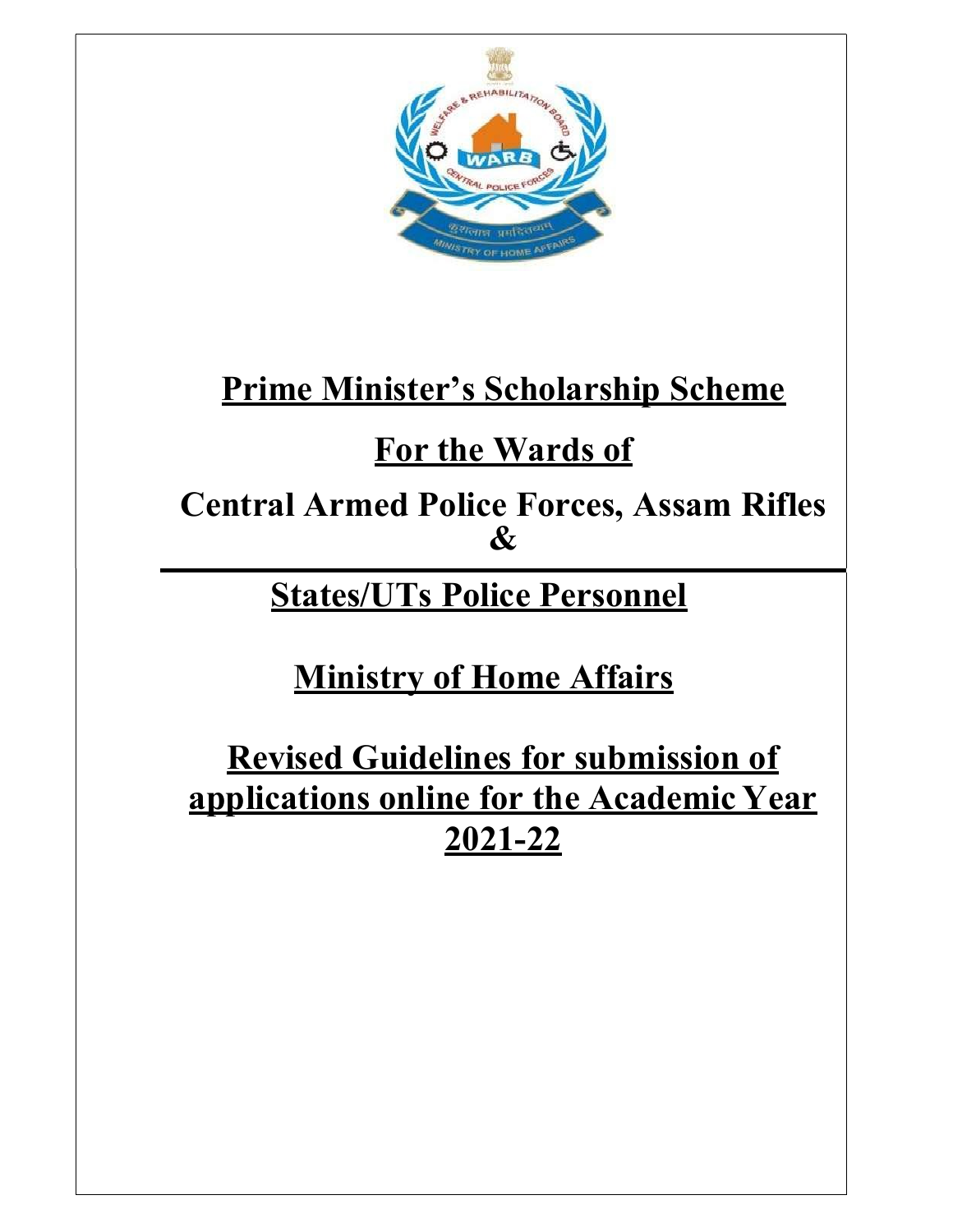(Revised guidelines for submission of applications online for the academic year 2021-22)

#### 1. Introduction

Prime Minister's Scholarship Scheme (PMSS) under the aegis of the National Defence Fund, was introduced from the academic year 2006-07 to encourage higher technical  $\&$  professional education for the dependent wards  $\&$ widows of Central Armed Police Forces & Assam Rifles (CAPFs & AR) Personnel. From the academic session 2019-20, this scheme has further been extended for the dependent wards of State Police Personnel who are martyred during Terror/Naxal attacks.

#### 2. Number of Scholarship

For the wards of CAPFs & AR, total 2000 Scholarships (equally for both girls & boys) under PMSS will be given for the each academic year in addition to renewal cases of previous years. Shortfall in fresh cases shall not be adjusted from girls/boys, if applicants (Boys/Girls) are selected less than 1000. Similarly, total 500 scholarships will be given to the wards of State Police Personnel who are martyred during Terror/ Naxal attacks in equal number to the Boys and Girls (i.e. 250 for boys and 250 for girls).

#### 3. Eligibility

# A) For CAPFs & Assam Rifles :-

- I) Wards/widows of deceased C
- II) APFs & AR personnel died in harness/election duty, wards of personnel disabled due to causes attributable to Government service and Wards of Ex-CAPFs & AR personnel in receipt of Gallantry Awards.
- III) Wards/widows of retired and serving CAPFs & AR Personnel. (Personnel below Officer Rank)
- IV) Pursuing first professional degree programme in the field of Engineering, Medicine, Dental, Veterinary, BBA, BCA, B. Pharma, B.SC (Nursing, Agriculture, etc.), MBA and MCA etc. in accordance with the guidelines as mentioned in Para- 8 (B).
- V) Having minimum 60% marks in Minimum Entry Qualification (MEQ) i.e. 10+2/Diploma/Graduation or equivalent in case of new applicant.

Or

For applicants applying under renewal category, it is mandatory to pass the each subsequent academic year of the professional courses being pursued by them with minimum 50% marks.

VI) A grace period of one year only for cases, where there is a delay on part of candidate for submission of application for renewal of scholarship may be entertained.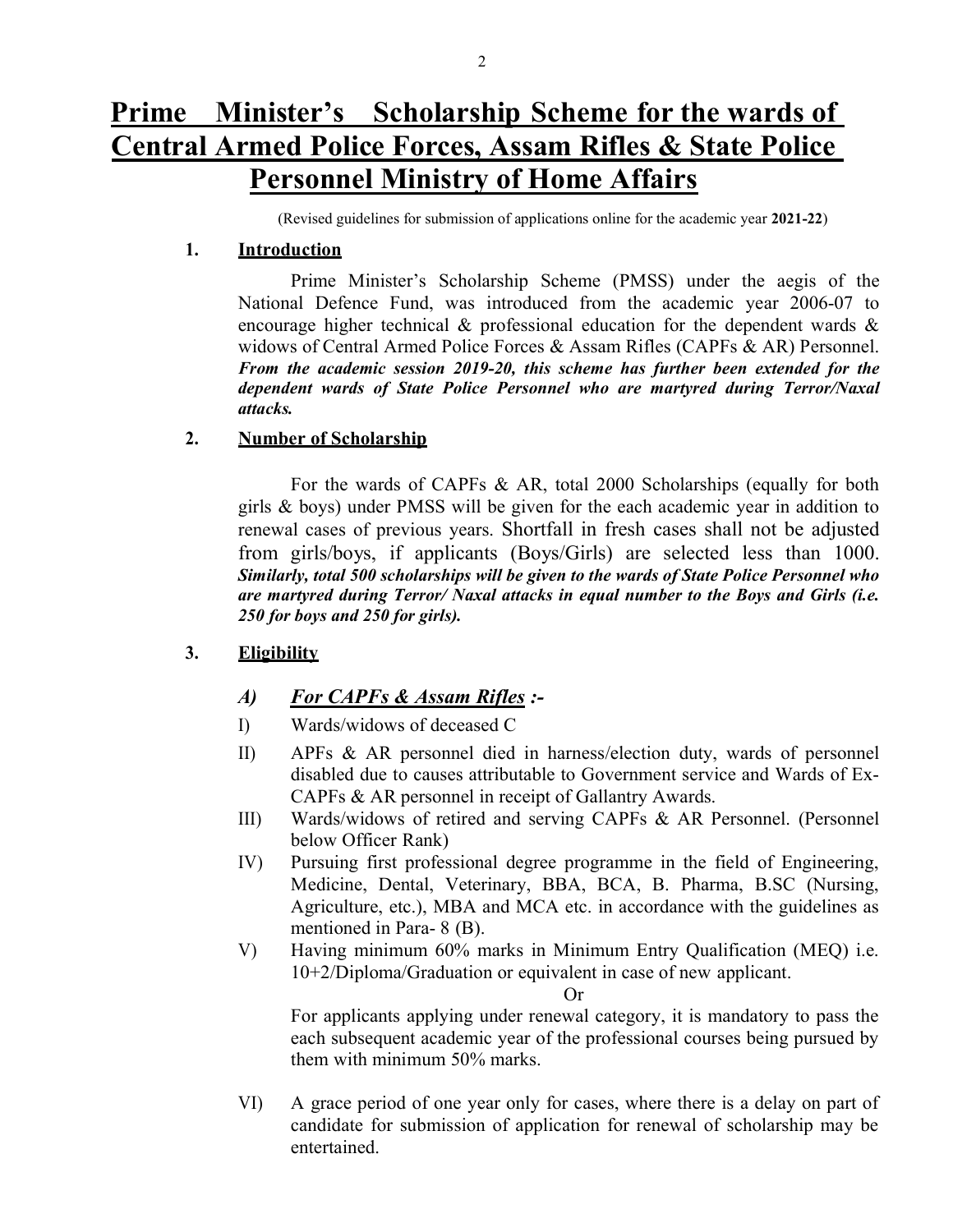#### B) For State Police Forces.

Dependent wards of State Police Personnel who are martyred during Terror/ Naxal attacks are eligible under this category subject to the following:-

- I) Pursuing first professional degree programme in the field of Engineering, Medicine, Dental, Veterinary, BBA, BCA, B. Pharma, B.SC (Nursing, Agriculture, etc.), MBA and MCA etc. in accordance with the guidelines as mentioned in Para- 8 (B).
- II) Having minimum 60% marks in Minimum Entry Qualification (MEQ) i.e. 10+2/Diploma/Graduation or equivalent in case of new applicant.

Or

For applicants applying under renewal category, it is mandatory to pass the each subsequent academic year of the professional courses being pursued by them with minimum 50% marks.

III) A grace period of one year only for cases, where there is a delay on part of candidate for submission of application for renewal of scholarship may be entertained.

#### 4. Order of Preference

Applications received from the eligible applicants under new category will be shortlisted on the basis of order of preference as mentioned below and percentage of marks obtained by them in MEQ:-

# i) For CAPFs/AR personnel

|         | Category-A | Wards/Widows of CAPFs & AR personnel killed in action.      |  |  |  |
|---------|------------|-------------------------------------------------------------|--|--|--|
| II)     | Category-B | Wards of Ex-CAPFs & AR personnel disabled in action.        |  |  |  |
| $III$ ) | Category-C | Wards/Widows of deceased CAPFs & AR personnel died          |  |  |  |
|         |            | for causes attributable to Government service including     |  |  |  |
|         |            | casualties during conduct of Election.                      |  |  |  |
| IV)     | Category-D | Wards of Ex-CAPFs & AR personnel disabled while in          |  |  |  |
|         |            | service with disability attributable to Government Service. |  |  |  |
| V)      | Category-E | Wards of Ex-CAPFs & AR personnel in receipt of Gallantry    |  |  |  |
|         |            | Awards.                                                     |  |  |  |
| VI)     | Category-F | Wards of Ex- CAPFs & AR personnel (PBOR).                   |  |  |  |
| VII)    | Category-G | Wards of serving CAPFs & AR personnel (PBOR) subject to     |  |  |  |
|         |            | availability of scholarship.                                |  |  |  |

# ii) For State / UT Police personnel

#### Dependent wards of State/UT Police Personnel who are martyred during Terror/ Naxal attacks.

#### Note:-

- I) Wards of deceased CAPF/AR personnel will be considered for scholarship under Categories "A" to "F" as per their priority, even on compassionate appointment of spouse/NOKs in CAPFs. Similarly, wards of deceased State Police Force personnel Martyred in terror/naxalite violence will be considered under 4(ii) above.
- II) There will be no rank restriction for the categories A to E and dependent wards of state police personnel who are martyred during Terror/ Naxal attacks.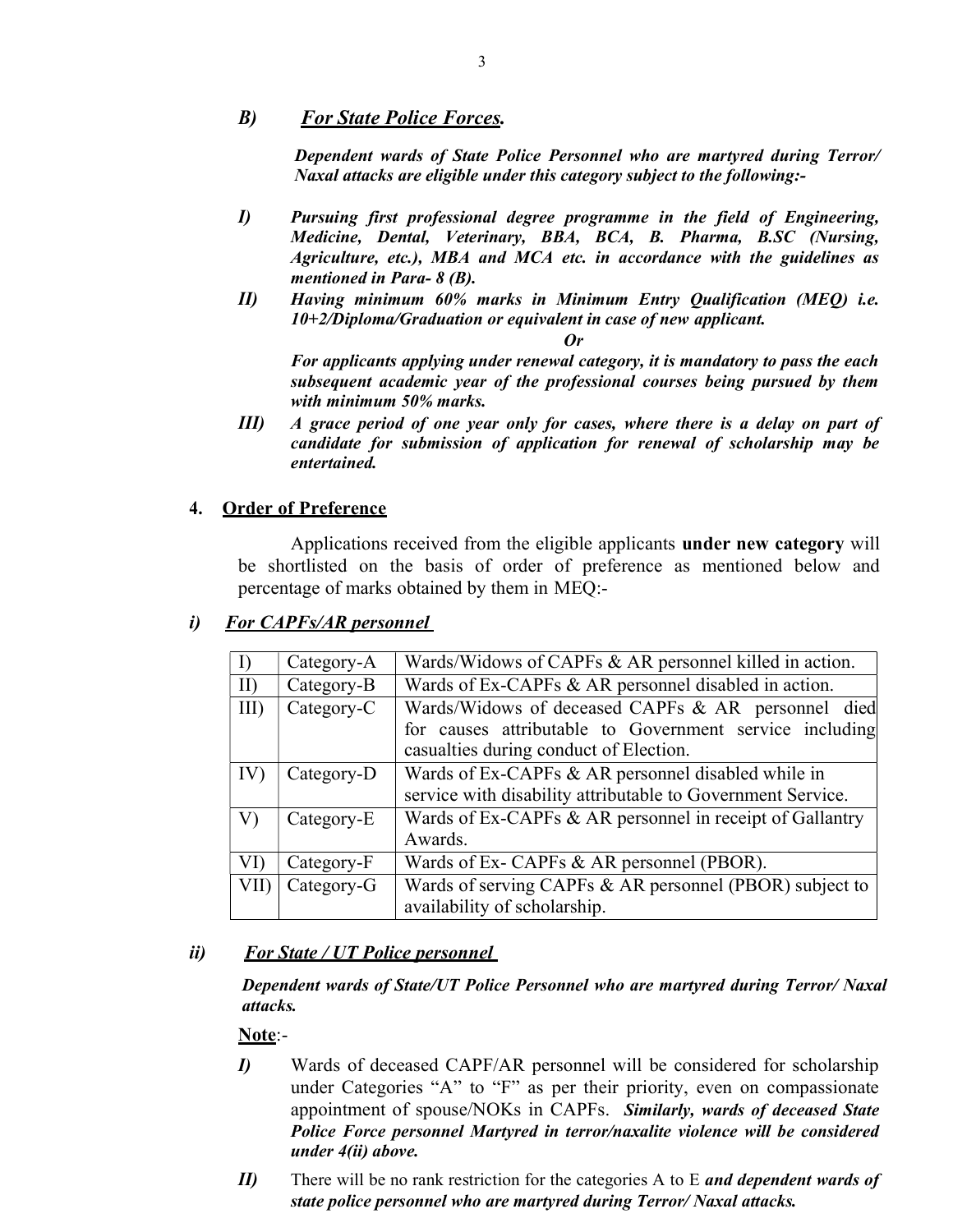- III) The Wards of Assistant Commandant, holding Local Rank of CAPFs & AR (who are not entailing the pay benefits of Assistant Commandant and drawing the Salary of Inspectors) are eligible for granting PMS under category "F" & "G" also.
- IV) This scholarship is admissible for only two children per family and should be ensured by the beneficiaries as well as by the respective CAPF  $\&$ AR/State Govt.
- V) The applicants irrespective of his /her marital status are eligible for PMSS.

#### 5. Duration of Scholarship

Up to five years (depending upon the duration of the course being pursued by the applicant and as approved by the respective regulatory body).

#### 6. Amount of Scholarship

I. Rs. 3000/-per month for girls. To be paid annually after selection. II. Rs. 2500/- per month for **boys**  $\omega$  Rs 36,000/-to each girl & Rs 30,000/to each boy

#### 7. Letter from Hon'ble Prime Minister

All applicants selected under new category will be given personal letters from Hon'ble Prime Minister in appropriate language.

#### 8. Guidelines for the Applicant Applying online under PMSS

Before applying, the applicants should read the instructions/guidelines carefully as mentioned below:-

#### A) Minimum Entry Qualification (MEQ) :

For being eligible for the scholarship under PMSS, an applicant should have secured minimum 60% marks in MEQ i.e. 10+2 / Diploma / Graduation as the case may be. MEQ for entry to various professional courses differs. For example MEQ for MBBS is 10+2 whereas for BE/B.Tech it is 10+2/Diploma. It is graduation for B. Ed and MBA.

Note: -

 $\overline{Wards}$  admitted in  $2<sup>nd</sup>$  year of technical/professional Bachelor Degree Course (BE/B. Tech etc) through lateral entry after completion of Diploma courses are eligible for PMSS.

I) In case of applicant passed XII exam from CBSE, marks obtained in best of five subjects out of 500 will be considered for calculating the percentage of marks in MEQ.

#### B) Courses applicable under PMSS :

I) Only First professional degree courses like BE, B Tech, BDS, MBBS, B.Ed., BBA, BCA, B Pharma, B.Sc (Nursing, Agriculture, etc.) duly recognized by the respective Government Regulatory Bodies, such as All India Council for Technical Education (AICTE), Medical Council of India (MCI), University Grant Commission (UGC).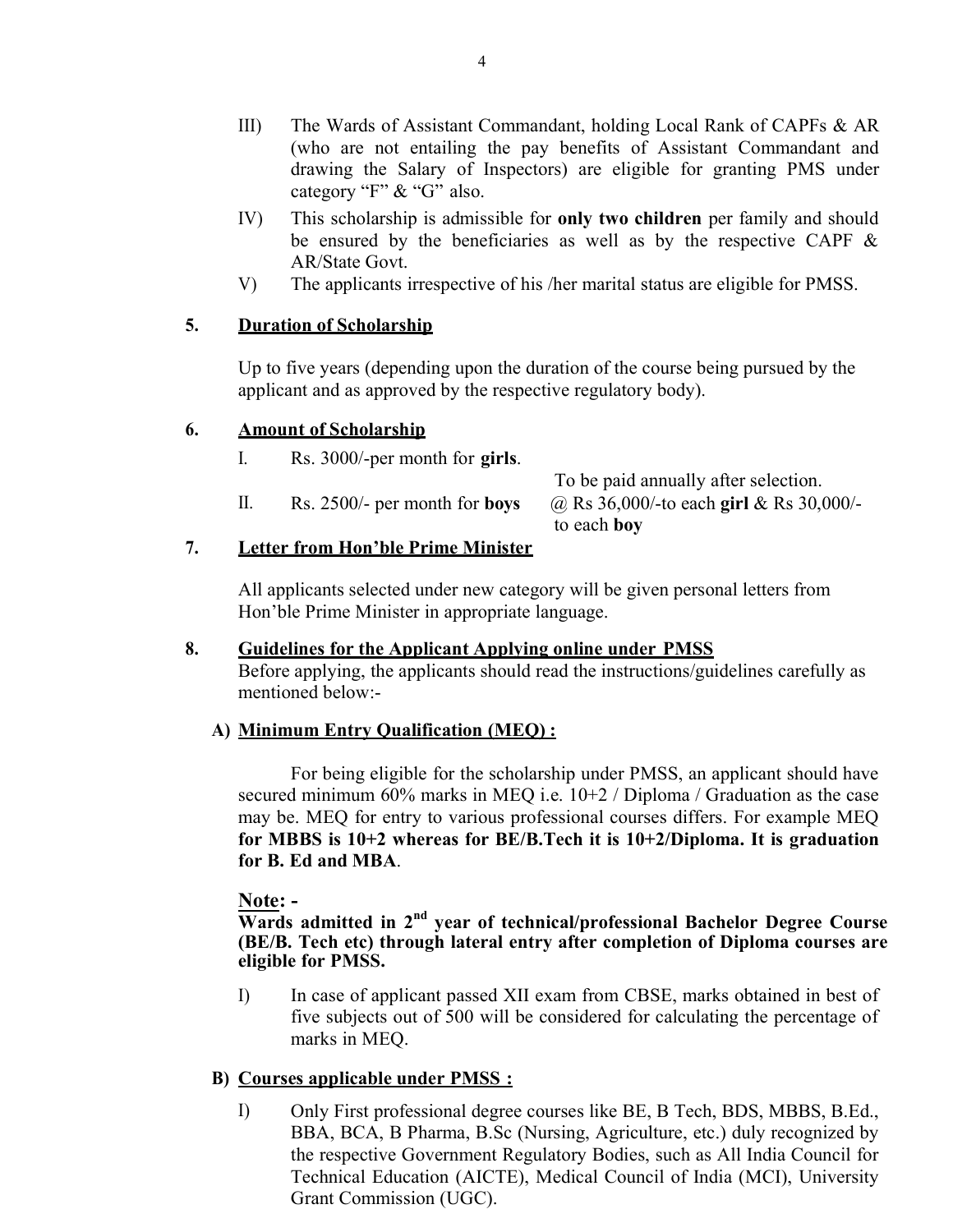II) Details of professional degree courses applicable for PMSS are mentioned at Appendix- I.

## C) Scholarship for Integrated Courses

The PMSS is restricted to first Professional Degree Courses only. It is applicable for B.Ed but not for BA+B.Ed. In case of integrated ME/M.Tech/ M.Pharma, the scholarship will be given for initial three/four years as the case may be.

#### D) Bank Account

- I) Aadhar number linked with bank account is mandatory.
- II) Applicant those fulfilling eligibility criteria and applying under PMSS must have an valid and active bank
- III) account in any nationalized bank which has Electronic Clearing System (ECS)/Core Banking, to facilitate transfer of scholarship amount directly to their account.
- IV) In case of minor account, the same should be converted into major account.

#### Issue of Payment Failure through PFMS under Direct Benefits Transfer

- I) Applicant to provide Pradhan Mantri Jan Dhan Yojana (PMJDY)/Basic Saving Bank Deposit (BSBD)/ regular savings bank account to receive direct benefits transfer (DBT) and not PPF/loan/FD/RD account number and also provide correct bank account numbers and the demographic details (name, gender, address etc.) which should match the information as appearing with banks and with UIDAI on their respective Aadhaar.
- II) Applicant to update their KYC in respect of accounts for receiving DBT payment. They should also request their banks to convert their 'minor accounts' into regular PMJDY accounts after KYC updation, as there is no minimum balance requirement in PMJDY accounts.
- III) In case of payment failures due to incorrect account details, students ask Ministry and NIC to provide option to update bank account details sometime twice or even thrice. Hence, the facility to update bank account details shall be provided only once, which can be at any stage after final submission of application by the student.

#### E) Documents Required

Following documents in the respective category are mandatorily required to be submitted / uploaded by the applicant for applying on-line under PMSS :-

- For Fresh Applicant under category mentioned in para 4(i) above
- I) Service Certificate to be issued by the H.O.O in case of serving personnel as per Annexure- A.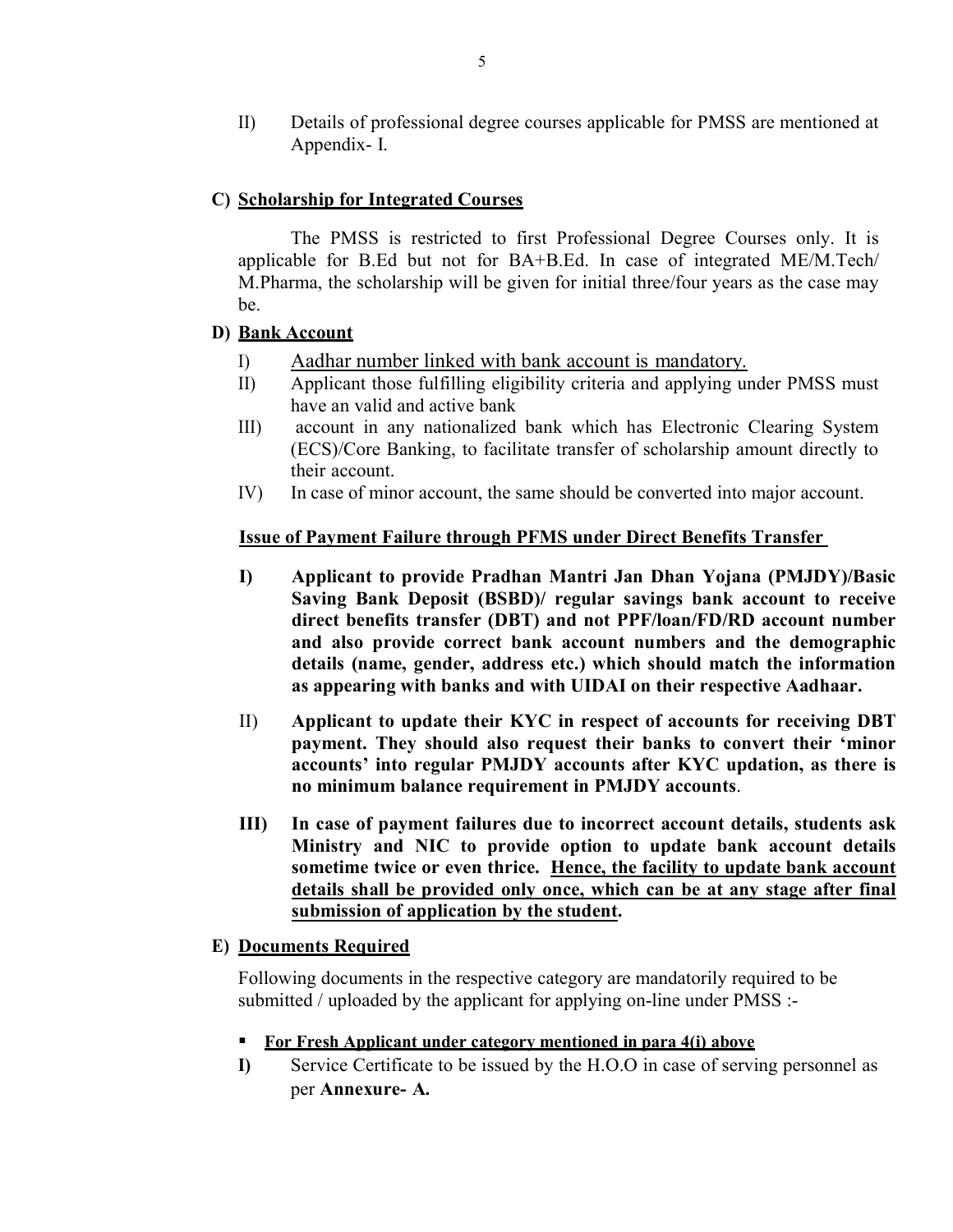- II) Applicants are required to upload duly attested scanned copy of the Mark sheet MEQ i.e. XII/Diploma/Graduation or equivalent is mandatory along with following certificate which are applicable:
	- a) PPO/Discharge Certificate/Book (Mandatory for category A to F)
	- b) Disability Certificate (Mandatory for category B & D)
	- c) Death Certificate (Mandatory for category A & C)
	- d) Certificate of Gallantry award (Mandatory for category E)

#### **For Fresh Applicant under category mentioned in para 4(ii) above**

A certificate issued by the State Govt. concerned indicating that the state police personnel was killed in terror/naxal violence is required to be uploaded. This is a mandatory requirement for applying scholarship under PMSS.

## For Renewal

I) Service Certificate to be issued by the H.O.O. in case of serving personnel of category mentioned in para  $4(i)$  above as per **Annexure-A.** For the applicants under category 4(ii) above, the certificate issued by the educational institution is sufficient.

## 9. Important Instruction:-

- I). It will be the sole responsibility of the applicant to make sure that he/she is eligible to apply and fulfils all the conditions prescribed for the scholarship.
- II). If in-eligibility of the applicant is detected at any stage, before or after the applying for scholarship scheme, or during at any stage by verification by authorities, his/her scholarship will be cancelled without any notice. Disciplinary action will be taken against him/her, further he/she will be blacklisted to opt for scholarship sponsored by Central Government for a period of five years.
- III). Incomplete application form and failure to attach the requisite documents will lead to rejection of application.
- IV). All the requisite information should be clearly mentioned in the respective column. The information once generated on the part of applicants, no change/amendment will be accepted.
- V) Mobile number and Email address of applicants or wards of CAPFs, AR  $\&$ **State / UT Police personnel** is mandatory so as to inform the candidate of any discrepancies or development through SMS and Email.

#### 10. Exclusions

Categories of applicants NOT eligible under PMSS are:

- Applicants not belonging to the category as mentioned under the Column  $4(i)$  & 4(ii) (Order of preference). PMSS is meant for wards/widows of uniformed / combat CAPFs, AR & State/UT Police personnel.
- Wards of civilian employees of CAPFs, AR and **State/UT Police personnel**.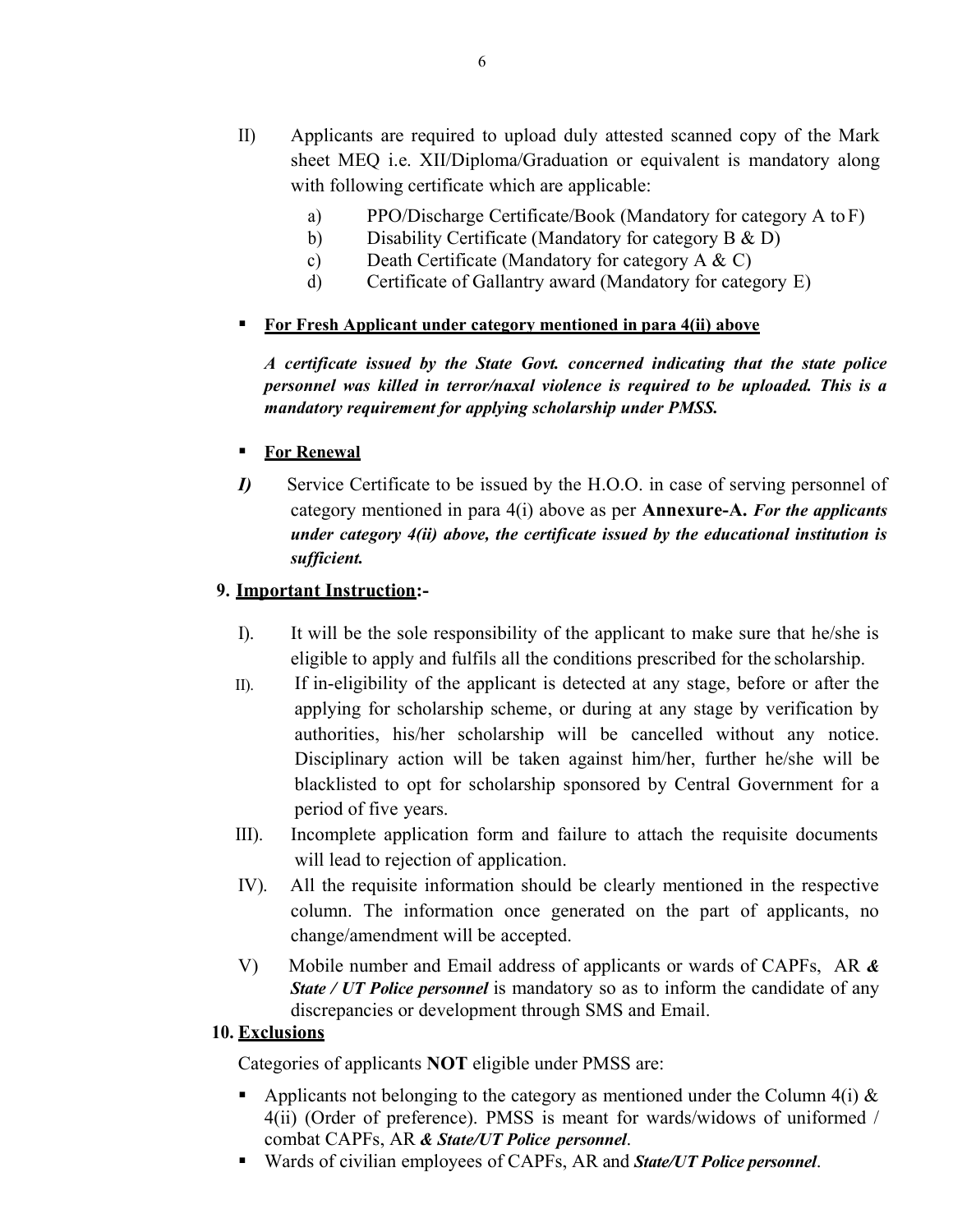- Applicants pursuing professional courses through correspondence /distance learning.
- Applicants availing benefit of other scholarship scheme/getting stipend and financial assistance.
- Applicants already availed scholarship under PMSS.
- Applicants pursuing courses, such as Diploma courses, not leading to award of a degree or pursuing master degree programme except MBA, MCA subject to first professional course.
- Applicants admitted on their own to the college/institute/university NOT APPROVED under UGC Act or not recognized by AICTE and not having NBA accredited courses (for Engineering Degree courses) or Not approved by Medical Council of India (for Medical Degree courses).
- Applicants studying Abroad.
- Change of course/college by the Selected Student and get fresh admission in subsequent academic year will lead to rejection of his/her Scholarship for ever.

# 11. Payment of Scholarship

- The Scholarship amount under PMSS from the academic year 2021-22 onwards for applicants selected under fresh and renewal categories would be credited/ transferred directly into the Bank accounts of the selected applicants through Public Finance Management System (PFMS) under the Direct Benefit Transfer (DBT) Programme of the Government.
- Submission of bank particulars including account number of nationalized bank by the applicant duly seeded with Aadhaar Number is mandatory.

# 12. How to apply

- From the academic year 2021-22 onwards, the Prime Minister's Scholarship Scheme (PMSS) for CAPFs, AR & State Police personnel will be implemented through National Scholarship Portal (NSP) 2.0 version.
- For this, all the eligible applicants need to apply online on the website of National Scholarship Portal (NSP) i.e. www.scholarships.gov.in on or before  $15<sup>th</sup>$  October, 2021.
- Detailed guidelines and documents/ prescribed proforma required to be scanned and uploaded for both fresh and renewal categories are available on the website of :
	- i) National Scholarship Portal (NSP) version 2.0
	- ii) Welfare and Rehabilitation Board (WARB).
	- iii) Central Armed Police Forces & Assam Rifle ( CAPFs & AR) Ministry of Home Affairs (MHA).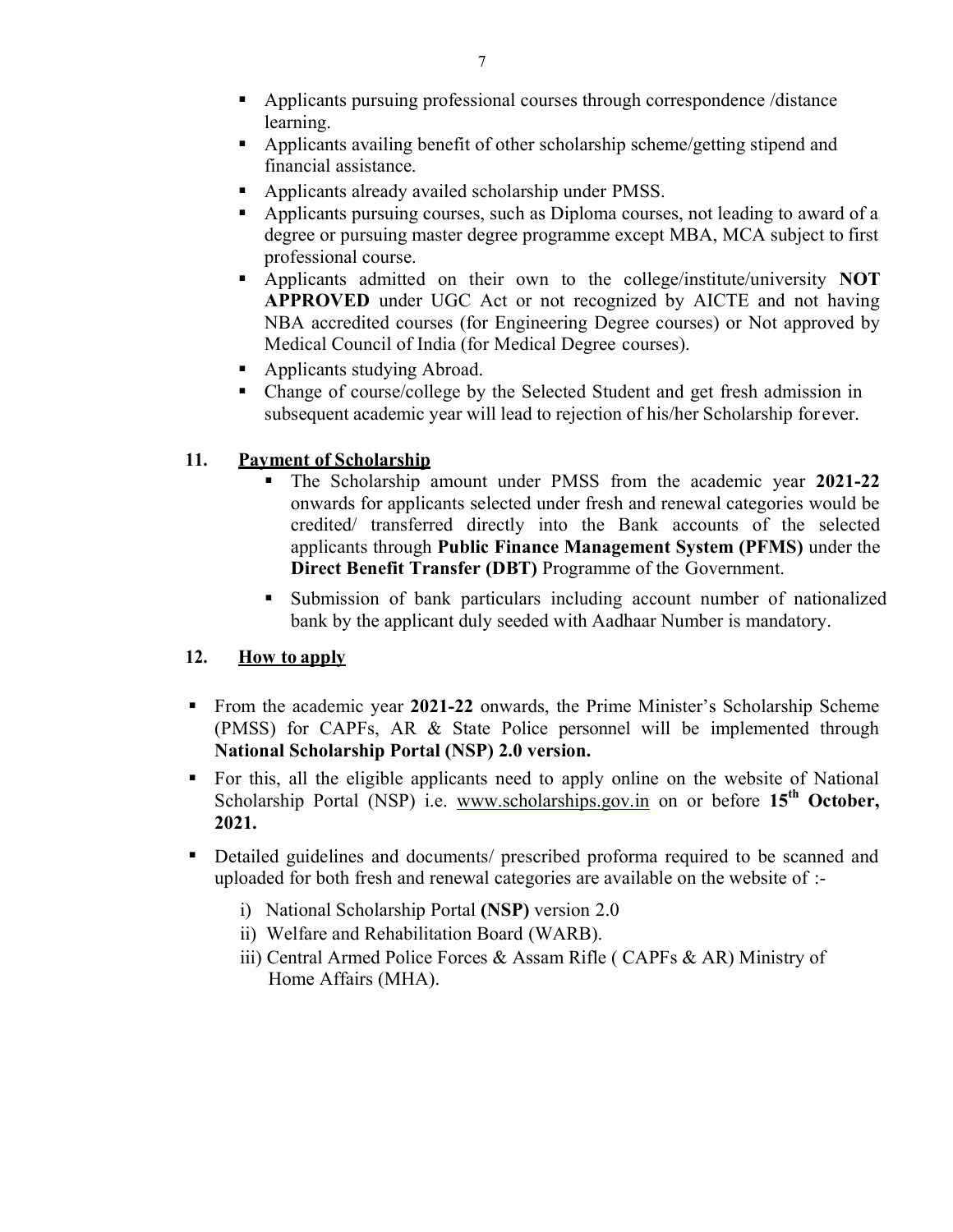#### 13. Main Features of Online Application and Disbursal of Scholarship under PMSS

- I) To automate, streamline and effectively manage entire scholarship process related to submission of application, verification by respective college/ institution/university as well as CAPFs/AR, processing and preparation of merit list (for fresh applicants), validation of bank accounts of the beneficiaries, sanction and disbursal of scholarship to the (for fresh applicants), validation of bank<br>s, sanction and disbursal of scholarship to the a<br>any paper movement. To automate, streamline and effectively manage entire scholarship process<br>related to submission of application, verification by respective college/<br>institution/university as well as CAPFs/AR, processing and preparation of<br>
- II) No need of any paper movement.
- III) User friendly.
- IV) Applicant can track the status of application and receipt of scholarship Applicant can track the status of application and receipt of scholarship<br>through their own user ID (system generated registration number) and password.
- V) Direct credit/transfer of scholarship amount into the bank account of the beneficiaries.

#### 14. Online Process Flow for Scholarship



Applicants apply online on NSP and upload the requisite documents w.e.f.  $1^{st}$  September, 2021

On successful submission of application/documents, a system generated registration number sent to the applicant which can be used for future references.

Verify all the credentials mentioned in the application form the record of College/Institute and recommended the same to the CAPFs, AR  $\&$ State Police personnel. m generated registration number sent to the<br>cant which can be used for future references.<br>**fy** all the credentials mentioned in the<br>ication form the record of College/Institute<br>recommended the same to the CAPFs, AR  $\&$ 

Verify all the credentials & requisite documents uploaded by the applicant related with service certificate, category claimed by the applicant as per order of preference and other eligibility all the credentials & requisite documents<br>if by the applicant related with service<br>e, category claimed by the applicant as per<br>preference and other eligibility criteria.

i) Consolidate the particulars received from CAPFs, AR & State Police personnel and list of applicants selected under renewal category. msolidate the particulars received from CAPFs,<br>l **State Police personnel** and list of applicants<br>ed under renewal category.<br>of selected applicants will be sent on line to PFMS

ii) List of selected applicants will be sent on line to as well as MHA.

NSP sanctioned under PMSS and process for credit/ iii) Calculate total scholarship amount required to be transfer of scholarship directly into the bank account of the beneficiaries through PFMS. MHA- Process for drawl validation and process for credit/<br>
ransfer of scholarship directly into the bank account<br>
of the beneficiaries through PFMS.<br> **WHA**- Process for drawl<br>
of fund of scholarship amount from PMO.<br>
PFMS- Validate bank accounts

of fund of scholarship amount from PMO.

PFMS- Validate bank accounts of the selected applicants from respective bank and credit/transfer of scholarship directly into the bank account of the beneficiaries.

NSP- Generation of Merit list of fresh cases, final list of renewal cases & Lot Generation phase as per the guidelines of PMSS. To provide the details of selected/<br>rejected cases to WARB as per the desired proforma. rejected cases to WARB as per the desired proforma.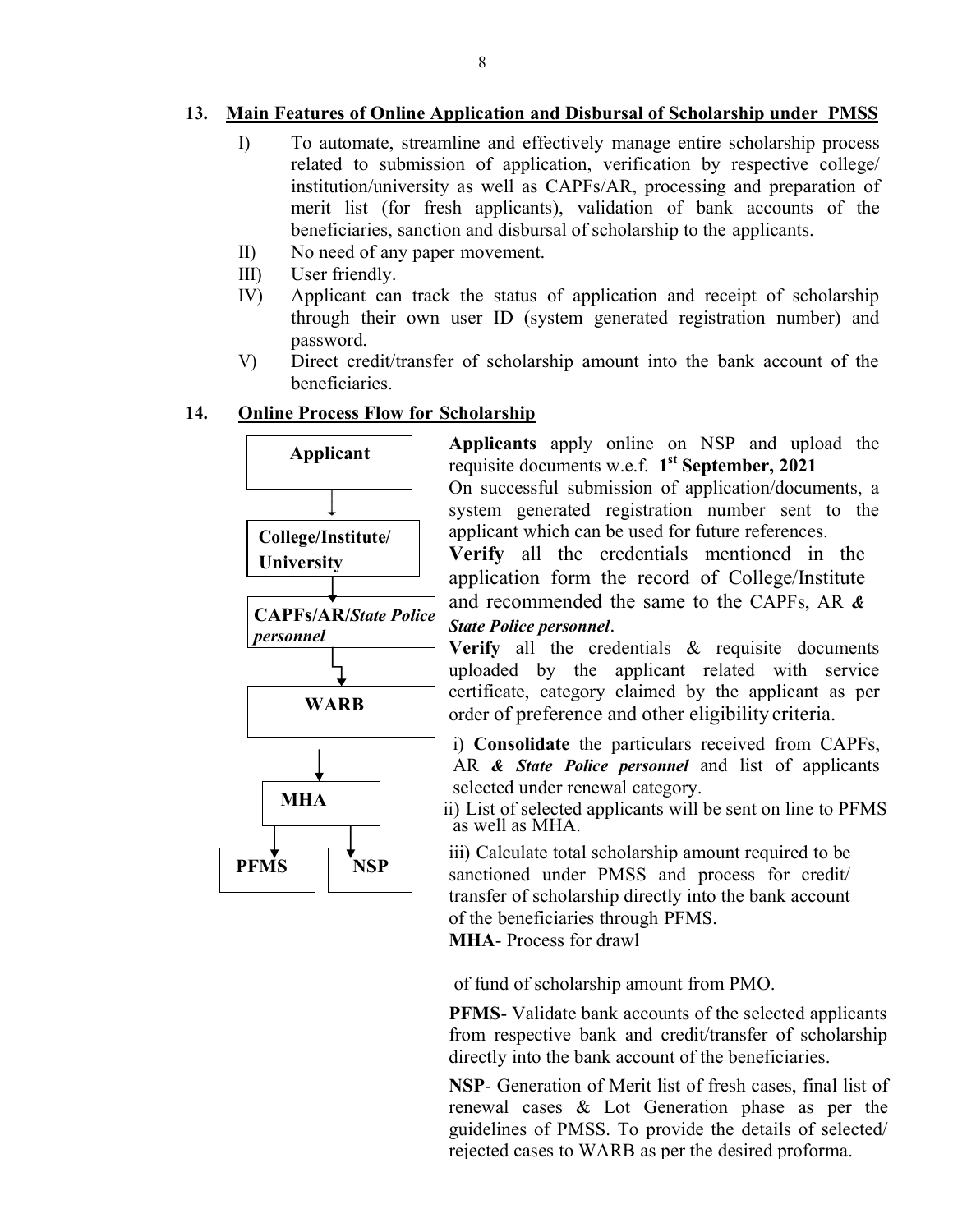For this listed college/institute/university, CAPFs, AR & State/UT Police personnel, WARB & MHA will be given a login ID & Password for logging on to the online system in order to scrutinize the received application and verify the requisite documents uploaded by the applicants for sanction, payment and tracking of scholarship by all the stake holders under PMSS.

| Sl. No. | <b>Activity</b>                                                                                             | <b>Proposed date</b>                                                   |
|---------|-------------------------------------------------------------------------------------------------------------|------------------------------------------------------------------------|
| 1.      | Registration/Filling of online application by the<br>applicant on www.scholarships.gov.in                   | 01 <sup>st</sup> September, 2021 to<br>15 <sup>th</sup> October, 2021  |
| 2.      | Scrutiny/verification $\&$ confirmation<br>of<br>application by College/Institute/University.               | 16 <sup>th</sup> October, 2021 to<br>31 <sup>st</sup> October, 2021    |
| 3.      | Scrutiny/verification & confirmation<br>of<br>application by CAPFs & AR and State Govt.                     | 1 <sup>st</sup> November , 2021 to<br>15 <sup>th</sup> November, 2021  |
| 4.      | Merit List Preparation & Lot Generation Phase.                                                              | 16 <sup>th</sup> November, 2021 to<br>25 <sup>th</sup> November, 2021  |
| 5.      | Processing for sanctioning of scholarship by R&W<br>Directorate, MHA from PMO.                              | 26 <sup>th</sup> November, 2021 to<br>05 <sup>th</sup> December , 2021 |
| 6.      | Payment File Generation.                                                                                    | 06 <sup>th</sup> December, 2021 to<br>15 <sup>th</sup> December, 2021  |
| 7.      | Disbursement of scholarship amount.                                                                         | 16 <sup>th</sup> December, 2021 to<br>31 <sup>st</sup> December, 2021  |
| 8.      | Dispatch of personal letters from Hon'ble Prime<br>Minister in appropriate language from WARB/<br>CAPFs/AR. | 15 <sup>th</sup> January, 2022                                         |

#### 15. Schedule of Activities (For Fresh & Renewal Scholarship) for academic year 2021-22 are as under:-

#### 16. Roles and Responsibilities (In brief) of Stake Holders

#### Applicants :

- Online registration
- Submission of dully filled application
- Uploading of scanned copies of the requisite documents.
- Track the status of application
- Received scholarship amount in Bank account.

# College/Institute/University :

- Scrutiny/verification of application.
- Confirmation/Recommendation.

# For CAPFs, AR & State Governments:

- Provide wide publicity for online process of scholarship under PMSS.
- Scrutiny/verification of application by a Board of Officers (BOO) nominated by the respective CAPFs, AR and State Governments.
- Confirmation/Recommendation by the Board of Officers (BOO).
- Dispatch of personal letters from Hon'ble Prime Minister in appropriate language for applicants selected under fresh category received from WARB.

# WARB :

- Provide wide publicity through State Welfare Officer (SWO), District Welfare Officer (DWO) for online process of scholarship under PMSS.
- Consolidation of details of applications under fresh and renewal category.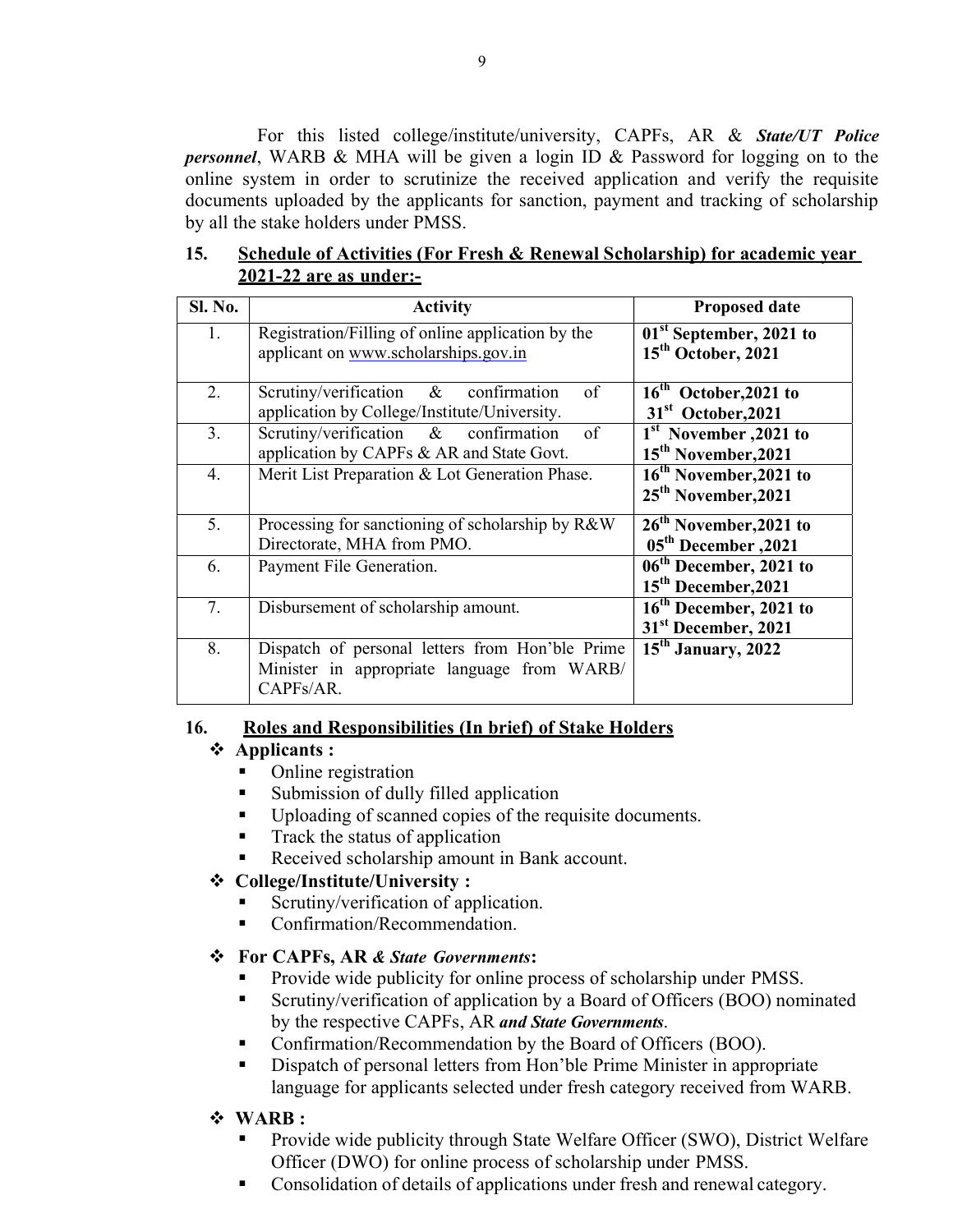- **Preparation of final list of selected applicants under renewal category.**
- In case of similar percentage in merit list, preference will be given to the wards of junior most of CAPFs/AR/State Police personnel (of least earned personnel).
- Calculation of scholarship amount.
- **Processing for sanctioning of scholarship**
- Disbursement of scholarship amount.
- Dispatch of personal letters from Hon'ble Prime Minister in appropriate language for applicants selected under fresh category through respective CAPFs/AR/State/UT Governments.
- $\div$  NSP:
	- Enable the NSP as per the guidelines of PMSS.
	- Resolve all technical issues to be raised by the applicants/verifying authorities.
	- **Preparation/generation of Merit list of fresh cases, final list of renewal cases**  $\&$ Lot Generation phase.
	- To provide the details of selected/rejected cases to WARB as per the desired proforma.
- PFMS :
	- Validation of bank accounts.
	- Disbursement of scholarships.
- MHA/PMO :
	- Processing and sanctioning of scholarships under PMSS.

## 17. Miscellaneous

- There is no fixed quota of a particular CAPFs, AR and State/UT Governments in the Scholarship.
- Final list in the case of fresh applicants will be prepared on the basis of their respective category as per order of preference as well as percentage of marks obtained in MEQ.
- Candidature of a student shall stand automatically rejected if, at any stage, it is found that he/she has secured scholarship fraudulently by submitting false information/documents or suppressed any facts. Such candidate will have to refund the entire amount of scholarship alongwith interest and face appropriate action.
- For any query or help, applicant can contact respective CAPFs, AR and State / UT Governments. For this, a list of contact numbers of respective branch of CAPFs, AR and State / UT Governments is attached.
- Wards of deceased / retired and serving personnel of CAPFs / AR may contact WARB on Telephone number 011-23063111 or email to secywarb- mha@nic.in.
- The decision of Joint Secretary (Police-II), with regard to the admissibility of the scholarship for the wards of CAPFs/AR/State/UT Police personnel shall be final.
- The MHA, Government of India can suitably modify the above mentioned guidelines/instructions from time to time as per requirement/necessity arising in future for successful implementation of the Scheme.

The guidelines/instructions as mentioned above are merely illustrative not exhaustive. Suitable amendments can be made on receipt of the views/comments from all the stakeholders.\*\*\*\*\*\*\*\*\*\*\*\*\*\*\*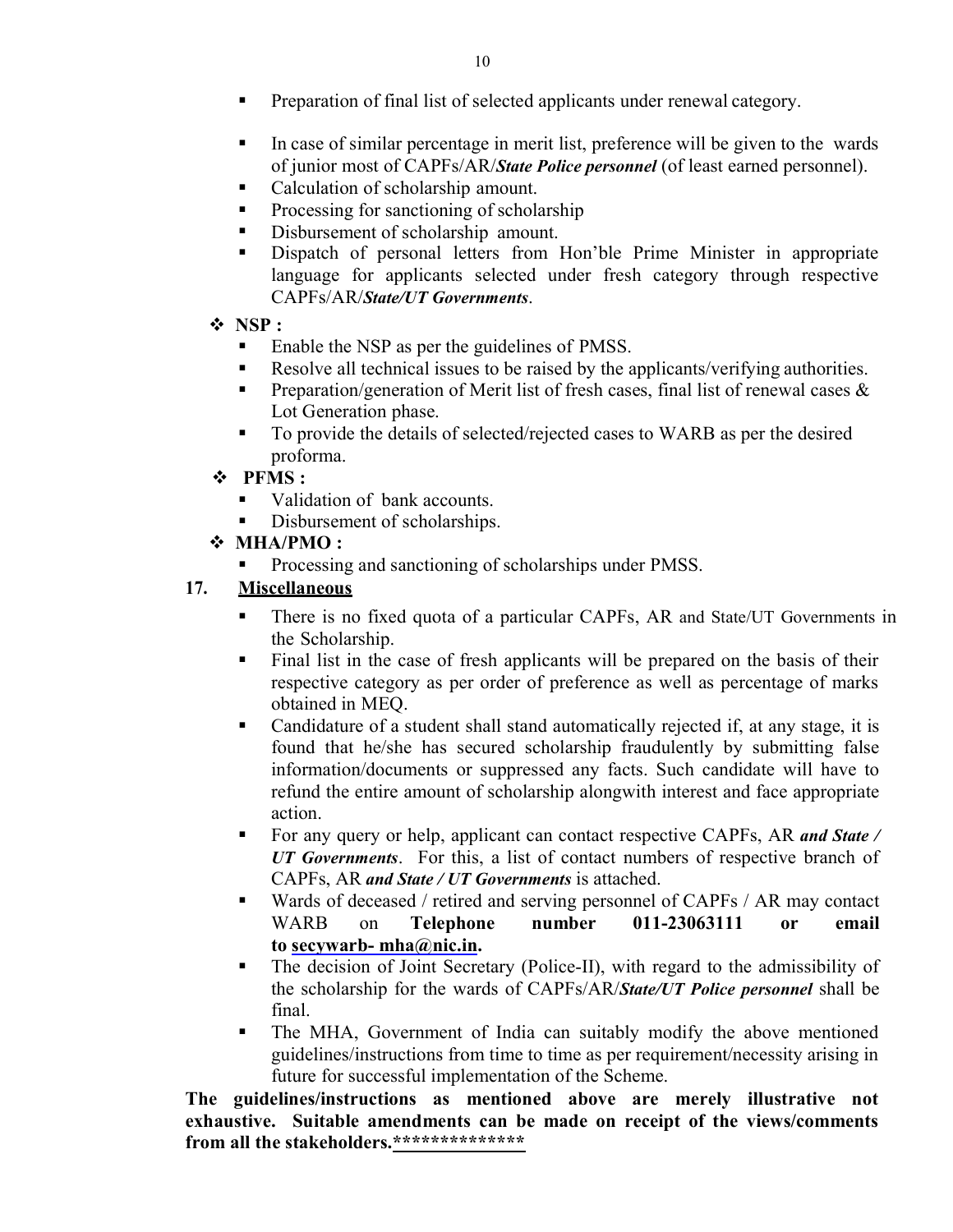# List of Professional / Technical Degree Courses Applicable for PMSS

# MEDICAL

| <b>SI</b>      | Courses                                             | <b>Duration</b>                 |
|----------------|-----------------------------------------------------|---------------------------------|
| No             |                                                     |                                 |
| 1.             | MBBS (Bachelor of Medicine & Bachelor of Surgery)   | 4 Year & $6^{\text{th}}$ Months |
| $\overline{2}$ | <b>BDS</b> (Bachelor of Dental Surgery)             | 5 Years                         |
| 3              | BAMS (Bachelor of Ayurvedic Medicine Surgery)       | 4 Year & $6^{\text{th}}$ Months |
| $\overline{4}$ | BHMS (Bachelor of Homeopathic Medicine Surgery)     | 4 Year & $6^{\text{th}}$ Months |
| 5              | BSMS(Bachelor of Sidha Medicine Surgery)            | 4 Year & $6^{\text{th}}$ Months |
| 6              | BUMS(Bachelor of Unani Medicine Surgery)            | 5 Year                          |
| 7              | BSC, BPT(Bachelor of Physiotherapy)                 | 4 Years                         |
| 8              | <b>B.SC MLT</b> (Medical Lab Technology)            | 4 Years                         |
| 9              | B V Sc & AH(Bachelor of Veterinary Science & Animal | 5 Years                         |
|                | Hospitality)                                        |                                 |
| 10             | B.Pharma (Bachelor of Pharmacy)                     | 4 Years                         |
| 11             | <b>B SC Nursing (Bachelor of Nursing)</b>           | 4 Years                         |
| 12             | B N Y S(Bachelor of Naturopathy & Yogic Science)    | 5 Years                         |
| 13             | Pham "D" (Doctor of Pharmacy)*                      | 4 Years                         |
| 14             | B Sc Optometry (Bachelor of Science in Optometry)   | 03 Years                        |
| 15             | B. Oct. Thep. (Bachelor of Occupational Therapy)    | 4 Years 6 Months                |

\*Scholarship Applicable for 04 years only i.e. duration of B. Pharma only.

#### List of Professional / Technical Degree Courses Applicable for PMSS - (ENGINEERING/ARCHITECTURE/ COMPUTERS/ELECTRONICS/STATISTICAL/ PARA MEDICAL)

| <b>SI</b>      | Course                                                    | <b>Duration</b> |
|----------------|-----------------------------------------------------------|-----------------|
| N <sub>0</sub> |                                                           |                 |
| 1.             | B. Tech (Bachelor of Technology)                          | 4 Years         |
| 2.             | B.E. (Bachelor of Engineering)                            | 4 Years         |
| 3.             | B. Arch (Bachelor of Architecture)                        | 4-5 Years       |
| 4.             | B. Sc (Nautical Technology)                               | 3 Years         |
| 5.             | B. Sc (Transportation Technology)                         | 3 Years         |
| 6.             | B.Sc (Computer Science/ Comp Sys & Engineering/ Comp Data | 3 Years         |
|                | Science/Info Tech)                                        |                 |
| 7.             | <b>B</b> Sc (Software Engineering)                        | 3 Years         |
| 8.             | <b>B.Sc</b> (Electronics)                                 | 3 Years         |
| 9.             | <b>B.Stat (Bachelor of Statistics)</b>                    | 3 Year          |
| 10.            | Ayurvedacharya                                            | 4 Years         |
| 11.            | B.Pharm (Ayurveda)                                        | 4 Years         |
| 12.            | BPO (Bachelor in Prosthetics & Orthotics)                 | 4 Years         |
| 13.            | B. Optom (Bachelor of Clinical Optometry                  | 4 Years         |
| 14.            | B R Sc (Bachelor of Rehabilitation Science)               | 3 Years         |
| 15.            | B Sc (Physician Assistant and Emergency and Trauma Care   | 3 Years         |
|                | Management)                                               |                 |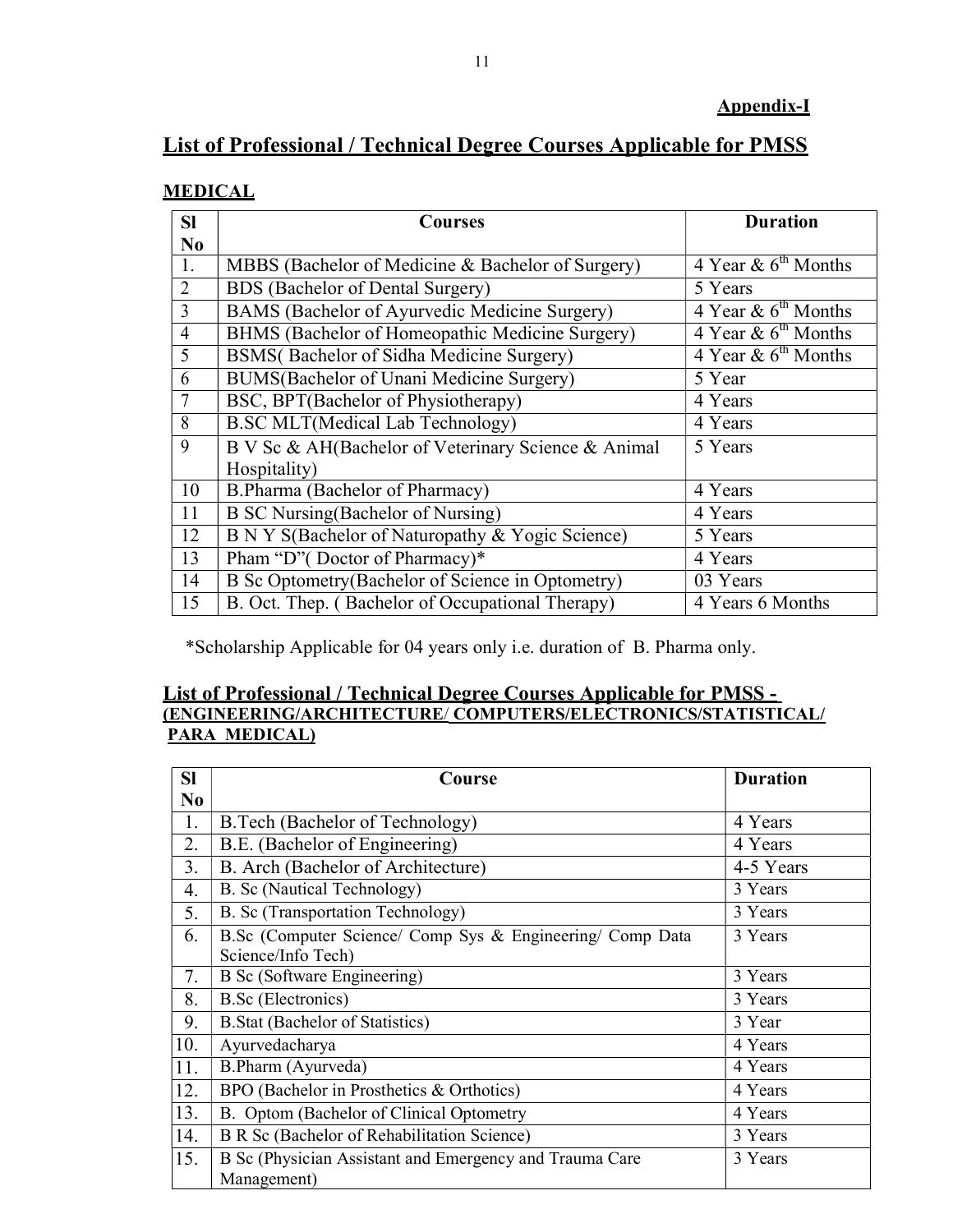| 16. | B. Sc OT&AT (Operation Theatre & Anaesthesia Tech)             | 3 Years   |
|-----|----------------------------------------------------------------|-----------|
| 17. | B.Sc (Medical/Bio-Med/ Biology/Bio- Chemical)<br>or in<br>(all | 3 Years   |
|     | combination)                                                   |           |
| 18. | B. Sc (Forensic Science)                                       | 3 Years   |
| 19. | B. Sc (Hons) Medical Tech in Radiography/Medical Imaging       | 3 Years   |
|     | Technology/Radiology) (all or in combination)                  |           |
| 20. | GNM (General Nursing & Mid wifery)                             | 3.5 Years |
| 21. | B. Sc (Public Health/ All Nutrition Programme)                 | 3 Years   |
| 22. | B. Sc (Speech & Hearing)                                       | 3 Years   |
| 23. | B. Sc (Optometry)                                              | 3 Years   |
| 24. | B. Sc (Audiometry)                                             | 3 Years   |
| 25. | B. Sc (Ophthalmic)                                             | 3 Years   |
| 26. | B Sc (Hons) Family/Community Science)                          | 3 Years   |
| 27. | B Sc Cardio Perfusion Technology (CPT)                         | 3 Years   |
| 28. | <b>B</b> Sc (Neuro Technology)                                 | 3 Years   |
| 29. | B EI Ed (Bachelor of Elementary Edn)                           | 4 Years   |
| 30. | BPES (Bachelor of Physical Education and Sports)               | 3 Years   |

# MANAGEMENT COURSES

| <b>SI</b>      | <b>Duration</b><br><b>Courses</b>                             |         |  |
|----------------|---------------------------------------------------------------|---------|--|
| $\bf No$       |                                                               |         |  |
| 1.             | M B A(Master of Business Administration)                      | 2 Years |  |
| 2.             | <b>B B A (Bachelor of Business Administration)</b><br>3 Years |         |  |
| 3.             | <b>B B M(Bachelor of Business Management)</b>                 | 3 Years |  |
| 4.             | <b>B C A</b> (Bachelor of Computer Application)               | 3 Years |  |
| 5.             | M C A (Master of Computer Application)                        | 3 Years |  |
| 6.             | B. Plan (Bachelor of Planning)                                | 4 years |  |
| $\overline{7}$ | B. Sc CA & BM                                                 | 4 Years |  |
|                | (Bachelor of Commercial Agriculture & Business Management)    |         |  |
| 8              | BHMCT Bachelor in Hotel Management Catering Tech) (All        | 4 Years |  |
|                | Streams or in combination)                                    |         |  |
| 9              | BHTM (Bachelor of Hotel and Tourism Management                | 4 Years |  |
| 10             | BTTM (Bachelor of Tourism & Travel Management)                | 4 Years |  |
| 11             | BHMTT (Bachelor of Hotel Management, Travel & Tourism) (All   | 3 Years |  |
|                | Streams or in combination)                                    |         |  |
| 12             | BMS (Bachelor of Management Study)                            | 3 Years |  |
| 13             | BBS (Bachelor of Business Studies)                            | 3 Years |  |
| 14             | MFM (Master of Financial Management)                          | 2 Years |  |
| 15             | MFT (Master of Foreign Trade)                                 | 2 Years |  |
| 16             | MHRD (Master of Human Resource Development)                   | 2 Years |  |
| 17             | MIB (Master of International Business)                        | 2 Years |  |
| 18             | M. Mkt. M (Master of Marketing Management)                    | 2 Years |  |
| 19             | MSW (Master of Social Work)                                   | 2 Years |  |
| 20             | MMS (Master of Management Studies)                            | 2 Years |  |
| 21             | <b>BBE</b> (Bachelor of Business Economics)                   | 3 Years |  |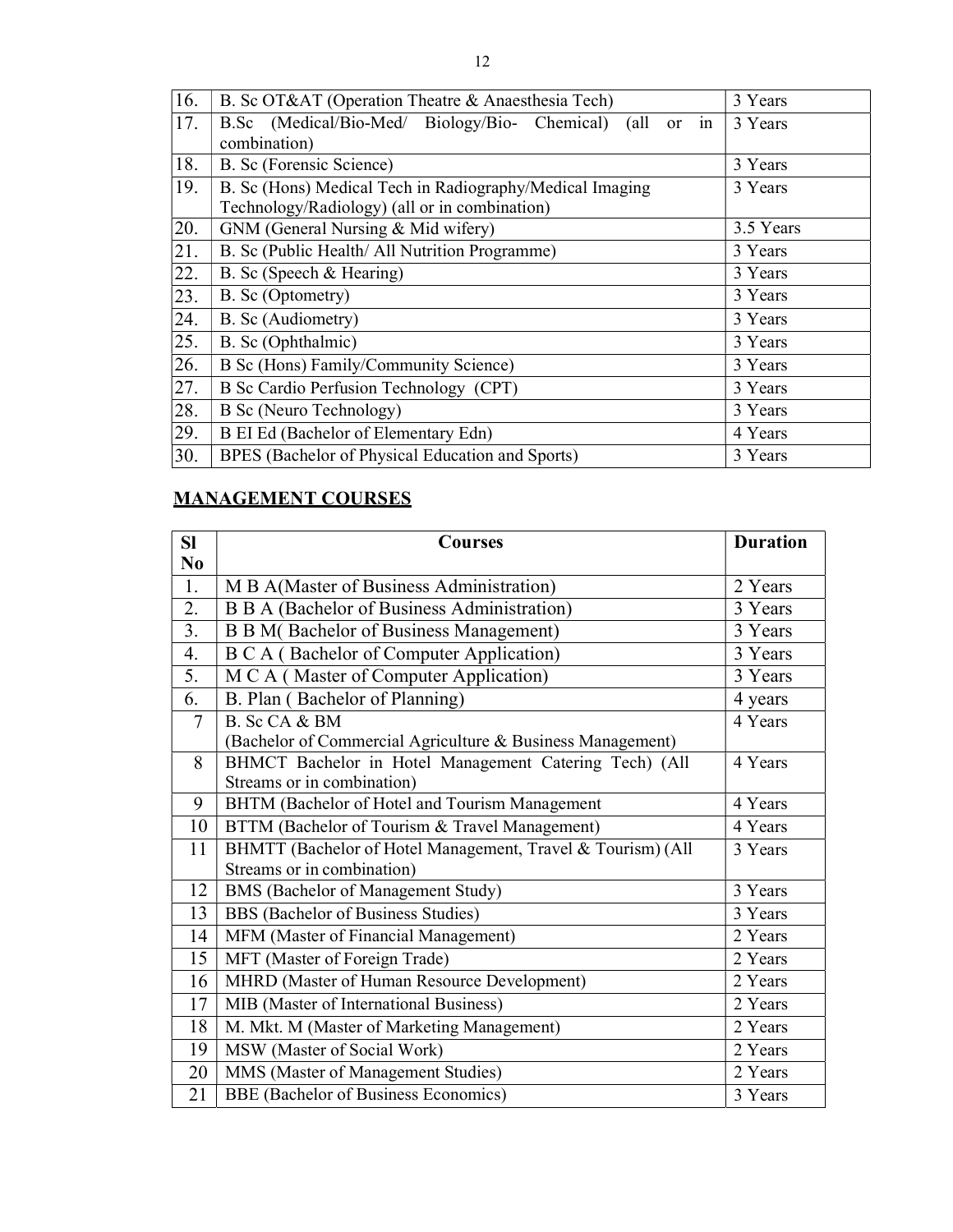# OTHERS PROFESSIONAL COURSE:-

| SI.               | <b>Courses</b>                                                                                                | <b>Duration</b>      |
|-------------------|---------------------------------------------------------------------------------------------------------------|----------------------|
| N <sub>0</sub>    |                                                                                                               |                      |
| 1.                | B. Sc. Agr. (Bachelor of Agriculture.)                                                                        | 4 Years              |
| 2.                | B. Fisheries/B F Sc (Bachelor in Fisheries Science)                                                           | 4 Years              |
| 3.                | <b>B.</b> Sc. Horticulture                                                                                    | 4 Years              |
| 4.                | Coy Secretary                                                                                                 | 4 Years              |
| 5.                | B.Sc. Bio-Tech(Bachelor of Bio-Technology)                                                                    | 3 Years              |
| 6.                | <b>B</b> Ed (Bachelor of Education)                                                                           | 1 Year               |
| 7.                | B.M.C (Bachelor of Mass Communication)                                                                        | 3 Years              |
| 8.                | H.M. (Degree in Hotel Management)                                                                             | 4 Years              |
| 9.                | BP Ed (Bachelor of Physical Education)                                                                        | 1 Year               |
| 10.               | B A S L P (Bachelor of Audiology & Speech Language                                                            | 4 Years              |
|                   | (Pathology)                                                                                                   |                      |
| 11.               | <b>B F T (Bachelor of Fashion Technology)</b>                                                                 | 3 Years              |
| 12.               | B SC MICRO (Bachelor of Science in Microbiology)                                                              | 3 Years              |
| 13.               | B SC HHA(Bachelor of Science Hospitality and Hotel                                                            | 3 Years              |
|                   | Administration)                                                                                               |                      |
| 14.               | L LB (Bachelor of Laws)                                                                                       | 2-3 Years            |
| 15.               | B EL. Ed. (Bachelor of Elementary Education)                                                                  | 3-5 Years            |
| 16.               | B F A (Bachelor of Fine Art)                                                                                  | 04 Years             |
| 17.               | B F D (Bachelor of Fashion Designing)                                                                         | 3 Years              |
| 18.               | BA LLB (Bachelor in Art with Bachelor in Law)                                                                 | 5 Years              |
| 19.               | B. Sc (Bachelor of Science) (Forestry)                                                                        | 4 Years              |
| 20.               | B. Sc (Sericulture)                                                                                           | 3 Years              |
| $\overline{21}$ . | B. Sc (Crop Physiology)                                                                                       | 4 Years              |
| $\overline{22}$ . | B. Sc (Agri- Marketing)                                                                                       | 3 Years              |
| 23.               | B. Voc (Food Processing)                                                                                      | 3 Years              |
| 24.               | B. Sc (Food Processing Technology/Sugar Technology/Food<br>Science & Quality Control)                         | 3 Years              |
| 25.               | B. Sc (Applied Life Sciences with Agro Chemicals & Pest<br>Control (All Agriculture stream or in combination) | 3 Years              |
| 26.               | B Sc (Diary Technology)                                                                                       | 3 Years              |
| 27.               | BAAC Bachelor of Applied Arts and Crafts (All Streams)                                                        | 4 Years              |
| 28.               | B. Design (Bachelor of Design)                                                                                |                      |
| 29.               | BPA (Bachelor of Performing Arts)                                                                             | 4 Years<br>4 Years   |
| 30.               | BID (Bachelor of Interior Design)                                                                             | 4 Years              |
| 31.               | BVA (Bachelor of Visual Arts)                                                                                 |                      |
|                   |                                                                                                               | 3 Years              |
| 32.               | B. Voc (Fashion, Design & Retail)                                                                             | 3 Years              |
| 33.               | B. Sc FAD (Fashion & Apparel Designing)                                                                       | 3 Years              |
| 34.               | B. Sc (Fashion & Lifestyle Tech)                                                                              | 3 Years              |
| 35.               | BJD & M (Bachelor of Jewellery Design & Management)                                                           | 3 Years              |
| 36.               | BMM (Bachelor of Multi Media                                                                                  | $\overline{3}$ Years |
| 37.               | B. Sc (Media Technology/ Mass Media/Animation) (All or in<br>combination)                                     | 3 Years              |
| 38.               | BJMC (Bachelor in Journalism & Mass Com)                                                                      | 3 Years              |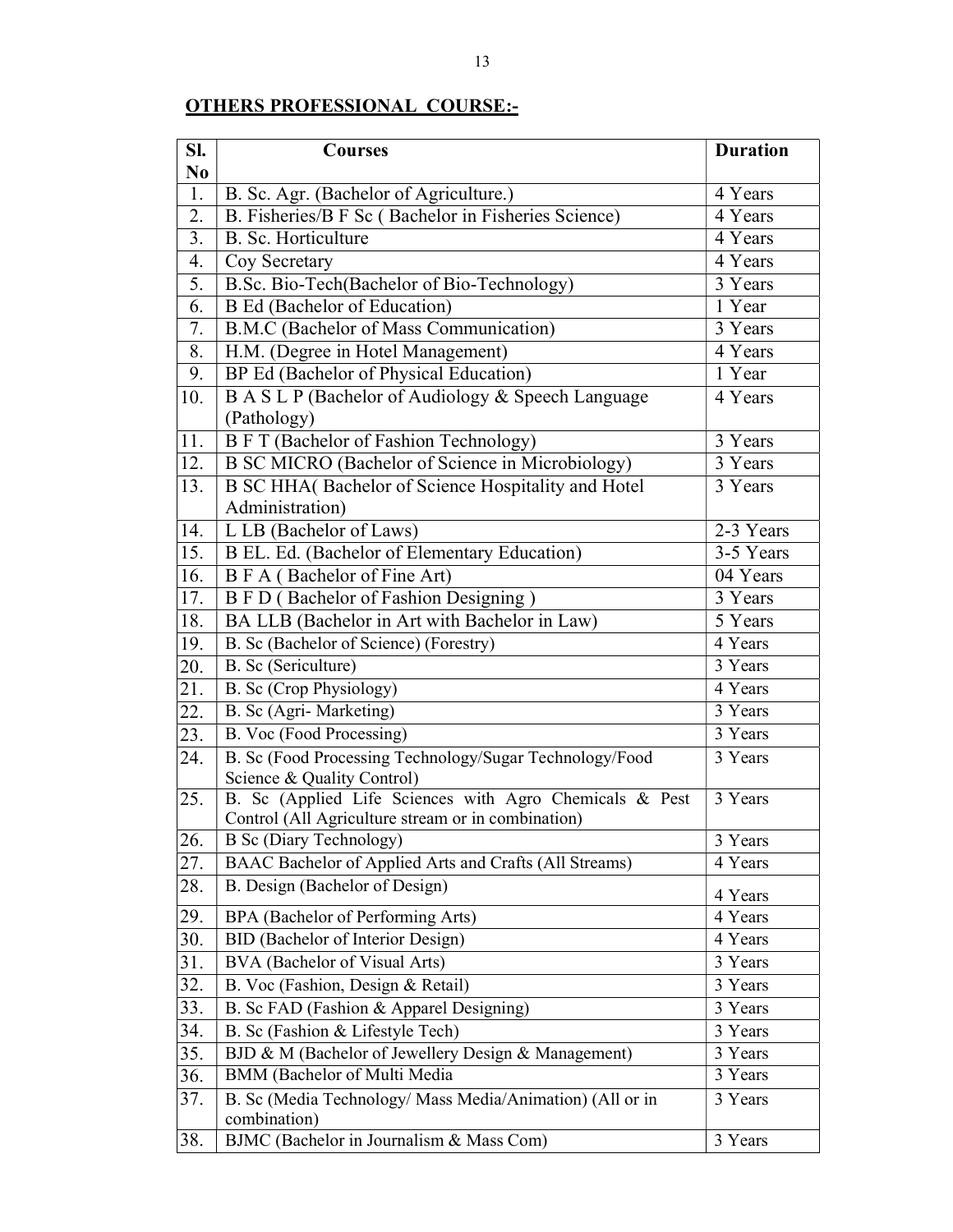#### INTEGRATED COURSES

# WHEN 1<sup>ST</sup> DEGREE IS NON-PROFESSIONAL & 2<sup>ND</sup> DEGREE IS PROFESSIONAL ONLY PROFESSIONAL COMPONENT OF THE DUAL DEGREE COURSE WILL BE AWARDED **SCHOLARSHIP**

| S. No          | <b>Course Name</b> | <b>Non</b>          | Professional course to | <sub>of</sub><br><b>Duration</b> |
|----------------|--------------------|---------------------|------------------------|----------------------------------|
|                |                    | <b>Professional</b> | awarded<br>be          | Scholarship                      |
|                |                    |                     | <b>Scholarship</b>     |                                  |
|                | $B.$ Com $+$ LLB   | B.Com               | <b>LLB</b>             | 3 Years                          |
| $\overline{2}$ | $B.$ Sc + $LLB$    | B.Sc                | <b>LLB</b>             | 3 Years                          |
| 3              | $B.A+B.Ed$         | B.A                 | B. Ed                  | 2 Years                          |
| 4              | B.Com+B.Ed         | B.Com               | B.Ed                   | 2 Years                          |
| 5              | $B. Sc + B. Ed$    | B.Sc                | B.Ed                   | 2 Years                          |
| 6              | BA+MBA             | <b>BA</b>           | <b>MBA</b>             | 2 Years                          |
| 7              | $B.$ Sc+MBA        | B.Sc                | <b>MBA</b>             | 2 Years                          |
| 8              | B.Com+MBA          | B.Com               | <b>MBA</b>             | 2 Years                          |
| 9              | $BA/B$ .Com/B.Sc + | BA/B.Com/           | B.Ed                   | 2 Years                          |
|                | B Ed Spl Ed.       | B.Sc                |                        |                                  |

#### WHEN BOTH DEGREES ARE PROFESSIONAL THEN ONLY FIRST PROFESSIONAL COMPONENT OF DUAL DEGREE COURSE WILL BE AWARDED SCHOLARSHIP

| S.No. | <b>Course Name</b> | 1 <sup>st</sup> | 2 <sup>nd</sup> Professional | <b>Duration of</b> |
|-------|--------------------|-----------------|------------------------------|--------------------|
|       |                    | Professional    |                              | Scholarship        |
|       |                    | course to be    |                              |                    |
|       |                    | awarded         |                              |                    |
|       |                    | scholarship     |                              |                    |
| 10    | B.Tech+LLB         | B.Tech          | <b>LLB</b>                   | 4 Years            |
| 11    | B.Tech+            | B.Tech          | M.Tech                       | 4 Years            |
|       | M.Tech             |                 |                              |                    |
| 12    | BE+ME              | BE              | ME                           | 4 Years            |
| 13    | $B$ Sc (MLT) +     | B.Sc            | <b>MBA</b>                   | 3 Years            |
|       | MBA                | (Medical        |                              |                    |
|       |                    | Laboratory      |                              |                    |
|       |                    | Technology)     |                              |                    |
| 14    | <b>BBA+LLB</b>     | <b>BBA</b>      | <b>LLB</b>                   | 3 Years            |
| 15    | <b>BCA+LLB</b>     | <b>BCA</b>      | <b>LLB</b>                   | 3 Years            |
| 16    | <b>BBA+MBA</b>     | <b>BBA</b>      | <b>MBA</b>                   | 3 Years            |
| 17    | <b>BCA+MCA</b>     | <b>BCA</b>      | <b>MCA</b>                   | 3 Years            |
| 18    | B Ed+ M Ed Spl Ed. | B. Ed           | M. Ed                        | 2 Years            |

# Total numbers of courses are 122.

\*\*\*\*\*\*\*\*\*\*\*\*\*\*\*\*\*\*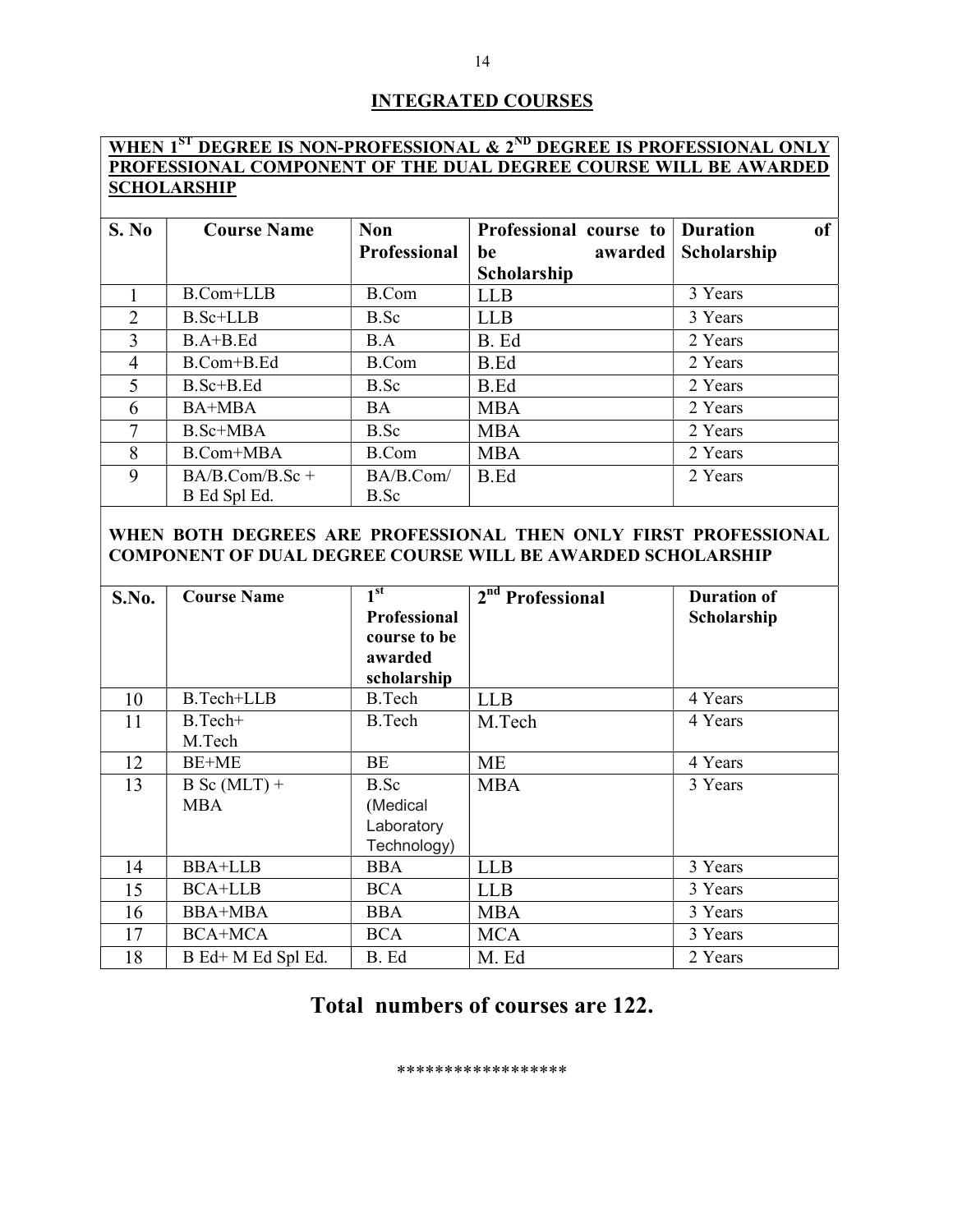#### Annexure-"A"

#### SERVICE-CUM- CATEGORY CERTIFICATE

 Certified that No. Rank \_\_\_\_\_Name \_\_\_\_\_\_\_\_\_\_is serving in (Name of CAPFs/AR) and presently posted at (Name of Unit/Estt.). As per service record, (Name of Ward) is her/his dependent daughter/son, whose date of birth is \_\_\_\_\_\_\_\_\_\_. She/he is presently studying in (name of Course & Year).

It is also certified that as per order of preference, she/he comes under Category and eligible for applying Scholarship under Prime Minister's Scholarship Scheme (PMSS).

Name ……………………….. Signature of Head of Office Designation with official stamp